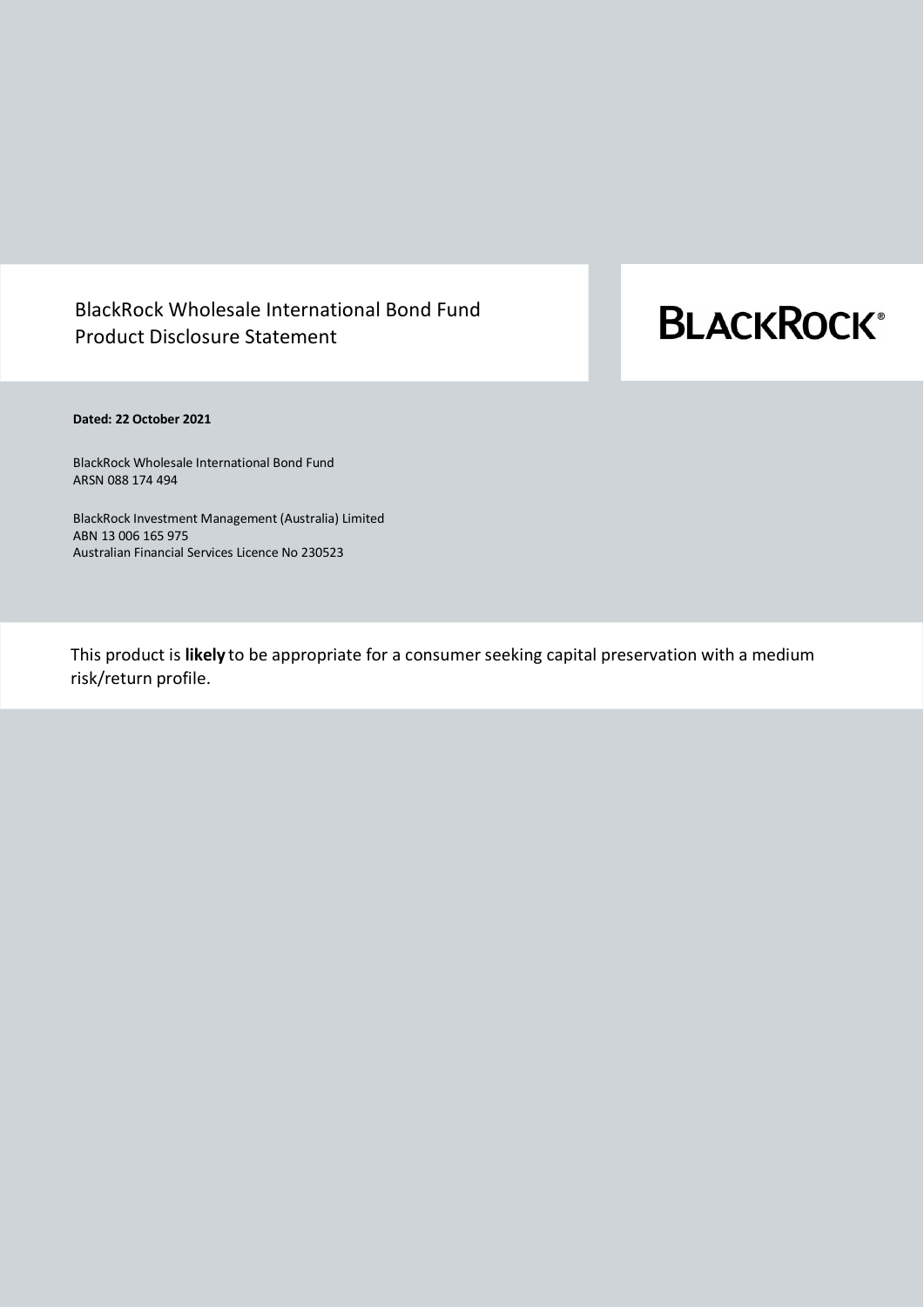# BlackRock Wholesale International Bond Fund

- 1. [About BlackRock Investment Management \(Australia\)](#page-2-0)  [Limited](#page-2-0) 3
- 2. [How the BlackRock Wholesale International Bond Fund](#page-2-1)  [works](#page-2-1) 3
- 3. [Benefits of investing in the BlackRock Wholesale](#page-2-2)  [International Bond Fund](#page-2-2) 3
- 4. [Risks of managed investment schemes](#page-3-0) 4
- 5. [How we invest your money](#page-5-0) 6
- 6. [Fees and costs](#page-5-1) 6
- 7. How managed investment schemes are taxed 8
- 8. How to invest 8

# **Important information**

This Product Disclosure Statement (PDS) is a summary of significant information and contains a number of references to important information (each of which forms part of this PDS) and persons should consider that information before making a decision about the Fund.

The information provided in this PDS is general information only and does not take into account your individual objectives, financial situation, needs or circumstances. You should therefore assess whether the information is appropriate for you and obtain financial advice tailored to you having regard to your individual objectives, financial situation, needs and circumstances.

This PDS can only be used by investors receiving it (electronically or otherwise) in Australia. This PDS is not an offer to any person or any place in which it is unlawful to make such an offer. Units in the Fund have not been, and will not be, registered under the U.S. Securities Act of 1933 or the securities laws of any of the states of the United States. The Fund is not and will not be registered as an investment company under the U.S. Investment Company Act of 1940. Investment in units of the Fund by or on behalf of U.S. persons is not permitted. Units in the Fund may not at any time be offered, sold, transferred or delivered within the United States or to, or for the account or benefit of, a U.S. person. Any issue, sale or transfer in violation of this restriction will not be binding upon the Fund and may constitute a violation of U.S. law.

If any part of this PDS is established to be invalid or unenforceable under the law, it is excluded so that it does not in any way affect the validity or enforceability of the remaining parts.

The Responsible Entity can change any terms and conditions of the offer contained in this PDS at any time. We reserve the right to outsource any or all investment, management and administration functions, including to related parties, without notice to investors.

# **Responsible Entity contact details**

BlackRock Investment Management (Australia) Limited Level 37, Chifley Tower 2 Chifley Square Sydney New South Wales 2000 Telephone: 1300 366 100 Facsimile: 1300 366 107 Email: clientservices.aus@blackrock.com Website: <https://www.blackrock.com/au>

The Corporations Act 2001 (Cth) (**Corporations Act**) allows us to provide certain information to you separately to this PDS. Where you see references to "Additional information incorporated by reference" additional information concerning the topic has been incorporated by reference and forms part of the PDS. This information can be found in the BlackRock Additional Fund Information No. 1 document, available at [https://www.blackrock.com/au/individual/literature/product](https://www.blackrock.com/au/individual/literature/product-disclosure-statement/blackrock-additional-fund-information-no1-en-au.pdf)[disclosure-statement/blackrock-additional-fund-information-no1](https://www.blackrock.com/au/individual/literature/product-disclosure-statement/blackrock-additional-fund-information-no1-en-au.pdf) [en-au.pdf.](https://www.blackrock.com/au/individual/literature/product-disclosure-statement/blackrock-additional-fund-information-no1-en-au.pdf) You should read this important information before making a decision. This material may change between the time

when you read this PDS and when you acquire the product. This information is available to you free of charge upon request in paper format by contacting the BlackRock Client Services Centre.

# **Information subject to change**

Information in this PDS, as well as the terms and features of the Fund, is subject to change from time to time. We will notify you of any material changes or other significant events that affect the information in this PDS in accordance with our obligations under the Corporations Act.

Updated information that is not materially adverse can be obtained from our website a[t https://www.blackrock.com/au.](https://www.blackrock.com/au) A paper copy of any updated information will be given, or an electronic copy made available, free of charge upon request.

Where the Fund is subject to the continuous disclosure requirements of the Corporations Act, we will satisfy our obligations by disclosing material information regarding the Fund on our website a[t https://www.blackrock.com/au.](https://www.blackrock.com/au) A paper copy of this material is available free of charge upon request.

# **Annual report**

A copy of the audited annual financial report of the Fund is generally available by the end of September from us or upon request from your Investor Directed Portfolio Service (**IDPS**), superannuation fund or master trust operator. The audited annual financial report will be made available on our website at [https://www.blackrock.com/au.](https://www.blackrock.com/au) You may also elect to receive a hard copy of the report by contacting our Client Services Team on the telephone number shown on the right of this page.

# **Investing through an IDPS, superannuation fund or master trust**

If you have invested through an IDPS, superannuation fund or master trust, you can use this PDS for information purposes; however, if you wish to make any change to your investment you should contact the operator of such service and complete their required documentation. The operator of such service may process unitholder transactions and requests in accordance with processes that are different to those set out in this document.

# **Target Market Determination**

BlackRock has issued a target market determination (**TMD**) which, among other things, describes the class of consumers for whom this product is likely to be consistent with their likely objectives, financial situation and needs. A summary of the TMD for this product is on the cover page of this PDS.

BlackRock and its distributors must take reasonable steps to distribute this product to consumers described in the TMD.

The TMD for this product can be obtained by contacting the BlackRock Client Services Centre and may be available on the BlackRock website a[t www.blackrock.com/au.](http://www.blackrock.com.au/)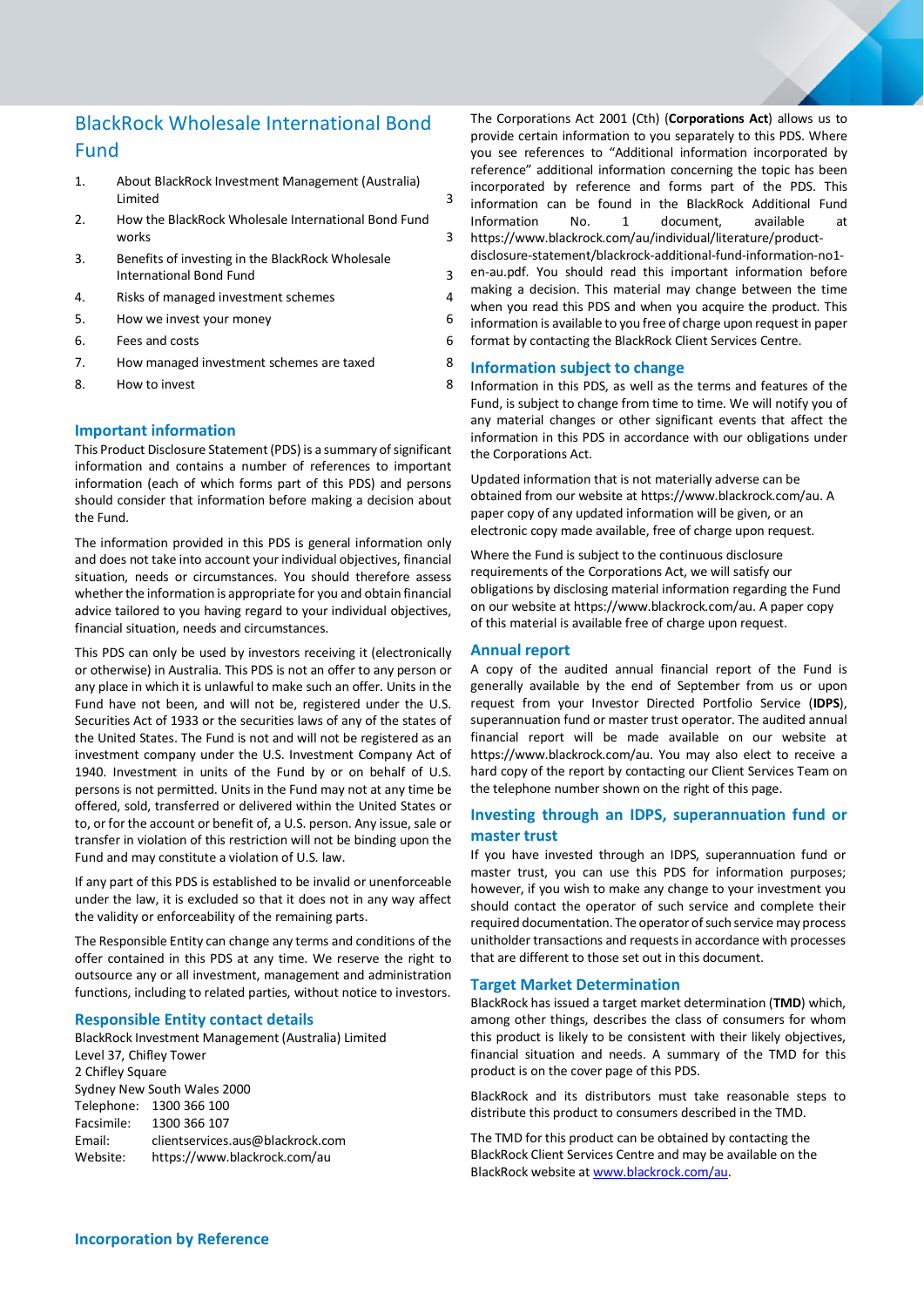# <span id="page-2-0"></span>1. About BlackRock Investment Management (Australia) Limited

BlackRock Investment Management (Australia) Limited, ABN 13 006 165 975 (referred to in this PDS as **BlackRock**, **Responsible Entity**, **Manager**, **we**, **our** or **us**) is the responsible entity and the issuer of units in the BlackRock Wholesale International Bond Fund (**Fund**).

BlackRock is a wholly owned subsidiary of BlackRock, Inc.® (**BlackRock Inc**) but is not guaranteed by BlackRock Inc, or any BlackRock Inc subsidiary or associated entity (the **BlackRock Group**). Neither BlackRock nor any member of the BlackRock Group guarantees the success of the Fund, the achievement of the investment objective, or the repayment of capital or particular rates of return on investment or capital. An investor in the Fund could lose all or a substantial part of their investment. In particular, the performance of the Fund will depend on the performance and market value of the assets held by the Fund.

The investment strategy of the Fund is managed by the BlackRock Group's Global Fundamental Fixed Income Team.

# <span id="page-2-1"></span>2. How the BlackRock Wholesale International Bond Fund works

#### **2.1 The interests that members acquire**

The Fund is structured as a unitised registered managed investment scheme. When you invest in the Fund, you are allocated a number of units. Each of these units represents an equal share in the net assets of the Fund. As a result, each unit has a dollar value or "unit price". The unit price will vary as the market value of assets in the Fund rises or falls.

#### **2.2 Minimum investment amounts**

When investing in the Fund you generally need a minimum amount of \$50,000 or such other amount as we may determine from time to time. There is no minimum investment for subsequent applications. While there is no minimum redemption amount, we generally require a minimum balance in your Fund account of \$50,000.

#### **2.3 How investors can increase or decrease their investment**

Investors can increase or decrease their investment by acquiring units (refer to section 8.1 of this PDS titled "How to invest") or redeeming all or part of their investment (refer to section 2.4 of this PDS titled "How to redeem your investment").

#### **2.4 How to redeem your investment**

Redemption requests can be made in writing (including by facsimile). You will normally be able to redeem from the Fund on any **Business Day**, being a day other than a Saturday or Sunday on which banks are open for general banking business in Sydney. A list of public holidays affecting the Fund is available on our website at https://www.blackrock.com/au.

Investor transaction requests are required to be received by 1.00 pm (Sydney time) on any Business Day (**Transaction Cut-off Time**). Transaction requests received before this time will generally be executed on the same day (**Trade Date**). Investor transaction requests received after this time or on a day when the Fund is unavailable for transactions will generally be treated as having been received the following Business Day.

Following receipt of a redemption request, we will deposit redemption proceeds into your nominated Australian bank account, generally within four Business Days of our having received the redemption request, although we are allowed longer periods under the Fund's constitution. In certain circumstances, we can also stagger the acceptance of large redemption requests in accordance

with the Fund's constitution, for example, if a redemption request represents more than 5% of the units on issue. In some circumstances, such as when there is a freeze on withdrawals, investors may not be able to withdraw from the Fund within the usual period upon request.

#### **2.5 Frequency of distributions and how they are calculated**

If you hold units in the Fund at the close of business on the last day of a distribution period, you are entitled to participate in the distributable income of the Fund. Any income you receive from your investments will be in the form of distributions. Your distribution may include interest, dividends, other income and realised gains. Distributions are not guaranteed and there may be periods for which distributions are higher or lower than expected.

Distributions(if any) are generally determined at the end of March, June, September and December each year. Distributions(if any) are usually paid within 21 Business Days of the end of the distribution period.

#### **Additional information incorporated by reference**

You should read the important information about the acquisition and disposal of interests before making a decision. This material may change between the time when you read this PDS and the day when you acquire the product. Go to section 2 of the document titled "BlackRock Additional Fund Information No. 1", which is available from our website at [https://www.blackrock.com/au/individual/literature/product](https://www.blackrock.com/au/individual/literature/product-disclosure-statement/blackrock-additional-fund-information-no1-en-au.pdf)[disclosure-statement/blackrock-additional-fund-information](https://www.blackrock.com/au/individual/literature/product-disclosure-statement/blackrock-additional-fund-information-no1-en-au.pdf)[no1-en-au.pdf](https://www.blackrock.com/au/individual/literature/product-disclosure-statement/blackrock-additional-fund-information-no1-en-au.pdf)

# <span id="page-2-2"></span>3. Benefits of investing in the BlackRock Wholesale International Bond Fund

**Access to BlackRock's global expertise:** The investment process is focused on accessing the best ideas of the BlackRock Group's Global Fundamental Fixed Income Team, which seeks to add value by managing duration and yield curve, as well as sector (eg. corporate, mortgage backed, agency debt, emerging market debt, etc.), individual security, country and currency exposures.

**Rigorous risk management:** The Fund is actively managed within a rigorous risk management framework. The portfolio is monitored and where necessary adjusted, to suit changing economic and market conditions. Great importance is placed on research and a team based approach to making investment decisions.

**Additional information incorporated by reference**

You should read the important information about the other features and benefits of the Fund before making a decision. This material may change between the time when you read this PDS and the day when you acquire the product. Go to section 3 of the document titled "BlackRock Additional Fund Information No. 1", which is available from our website at [https://www.blackrock.com/au/individual/literature/product](https://www.blackrock.com/au/individual/literature/product-disclosure-statement/blackrock-additional-fund-information-no1-en-au.pdf)[disclosure-statement/blackrock-additional-fund-information](https://www.blackrock.com/au/individual/literature/product-disclosure-statement/blackrock-additional-fund-information-no1-en-au.pdf)[no1-en-au.pdf](https://www.blackrock.com/au/individual/literature/product-disclosure-statement/blackrock-additional-fund-information-no1-en-au.pdf)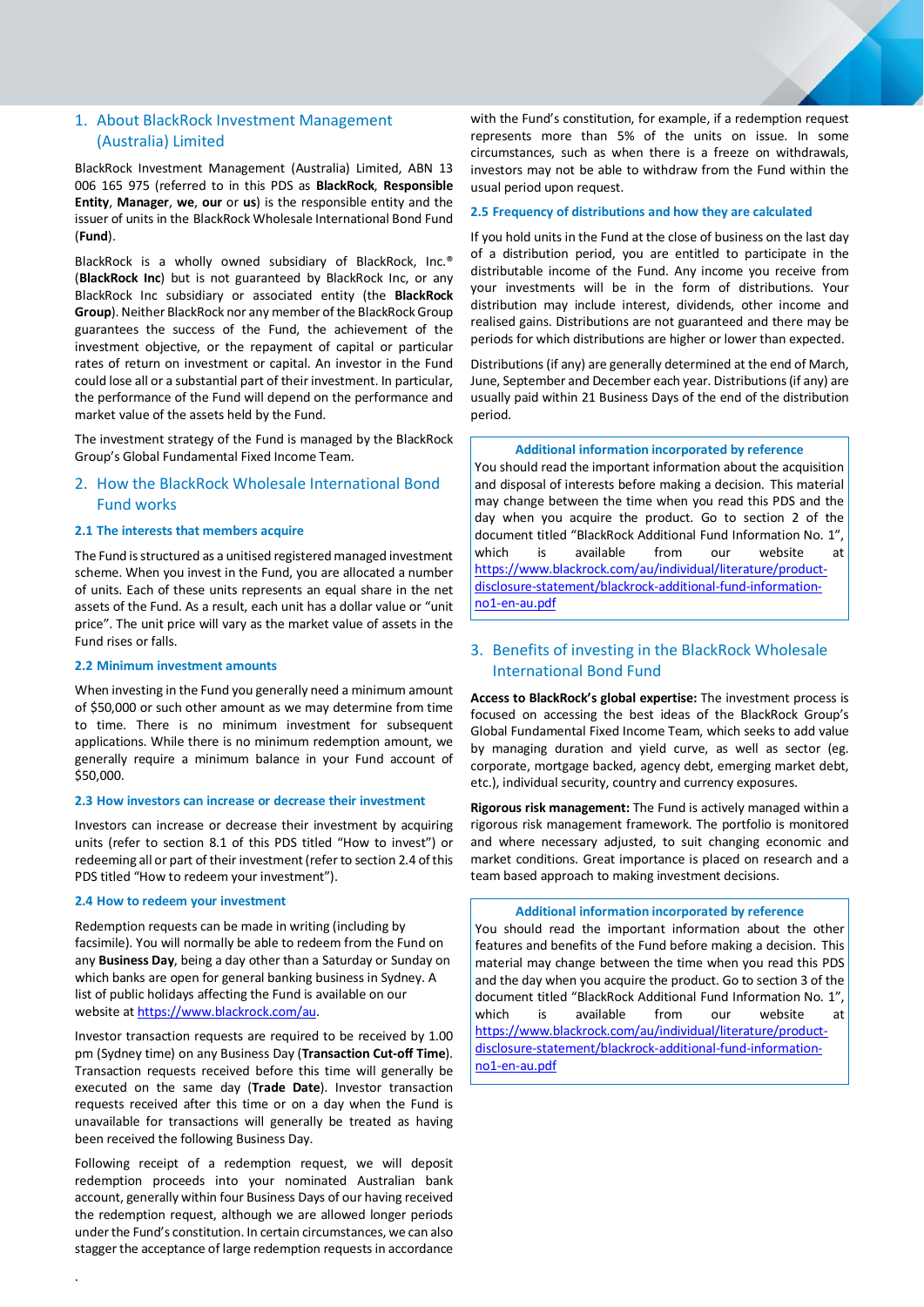<span id="page-3-0"></span>**All investments carry risk. Different strategies may carry different levels of risk, depending on the assets that make up the strategy. Assets with the highest long-term returns may also carry the highest level of short-term risk.**

**Returns are not guaranteed. Future returns may differ from past returns and investors may lose some or all of their investment.** 

**The appropriate level of risk for each investor will vary depending on a range of factors including age, investment time frames, where other parts of the investor's wealth is invested and the investor's risk tolerance.**

The specific investment risks of investing in the Fund include:

**Asset-backed and mortgage-backed securities risk.** The Fund may be exposed to asset-backed securities (ABS) and mortgage backed securities (MBS). The obligations associated with these securities may be subject to greater credit, liquidity and interest rate risk compared to other fixed income securities such as government issued bonds. ABS and MBS are often exposed to extension risk (where obligations on the underlying assets are not paid on time) and prepayment risks (where obligations on the underlying assets are paid earlier than expected), these risks may have a substantial impact on the timing and size of the cash flows paid by the securities and may negatively impact the returns of the securities. The average life of each individual security may be affected by a large number of factors such as the existence and frequency of exercise of any optional redemption and mandatory prepayment, the prevailing level of interest rates, the actual default rate of the underlying assets, the timing of recoveries and the level of rotation in the underlying assets.

**Delayed delivery transaction.** The Fund may be exposed to "To Be Announced" securities (**TBAs**), a common trading practise in the mortgage-backed securities market whereby securities are purchased from a mortgage pool for a fixed price at a future date. TBAs may involve counterparty default risk and a risk that the agreed (fixed) price is higher than the prevailing market price at the settlement date. These may have an adverse impact on the value of a fund exposed to such securities.

**Derivative risk.** The Fund may be exposed to derivative securities. The use of derivatives expose a fund to different risks as opposed to investing directly in a security. For example, derivatives can cause a fund to make greater gains or incur greater losses than the gains and losses of the underlying security in relation to which the derivative derives its value.

Derivative transactions may be subject to the risk that a counterparty to the transaction will wholly or partially fail to perform their contractual obligations under the arrangement (including failing to meet collateral requirements under the arrangement). Additionally, OTC markets are not guaranteed by an exchange or clearing corporation and generally do not require payment of margin. To the extent that a fund has unrealised gains in such instruments or has deposited collateral with its counterparty that fund is at risk that its counterparty will become bankrupt or otherwise fail to honour its obligations. Derivative transactions may also expose a fund to a risk of potential illiquidity if the derivative instrument is difficult to purchase or sell.

The BlackRock Group attempts to minimise these risks by engaging in derivative transactions only with financial institutions that have substantial capital or that have provided a third-party guarantee or other credit enhancement.

**Fixed income securities risk.** The Fund may be exposed to fixed income securities. There are a number of risks associated with an investment in fixed income securities, which can result in significant

variability in investment returns and a loss of income or capital value. These include:

- ► Credit risk. The value of a fund investing in fixed income securities is affected by the perceived or actual credit worthiness of the issuer of the security. A perceived or actual deterioration of credit quality of a fixed income security will adversely impact the value of such investments (e.g. an issuer credit downgrade or credit event leading to a revised premium attributable to investment due to credit worthiness downgrade).
- Interest rate risk. An increase in interest rates will cause the values of fixed income securities, in particular fixed rate securities, to decline, which will in turn impact the returns of a fund investing in such securities. Interest rate risk is generally lower for shorter term fixed income investments and higher for longer term fixed income investments.
- Income risk. A fund investing in fixed income securities may experience a decline in income where market interest rates are falling. This can result when a fund reinvests in securities at a lower yield than the current fund portfolio yield.
- Issuer risk. Corporate issuers of fixed income securities may willingly or unwillingly default on their obligation to make interest or principal payments. Similarly, sovereign issuers (i.e. governments of a country or an agency backed by a government) may refuse to comply with their obligations during economically difficult or politically volatile times. Such events may cause a downgrade in the credit rating of an issuer and/or its fixed income security, which in turn may cause the value of the fixed income security to fall. There is also no assurance that an issuer of fixed income securities will continue to issue the fixed income securities or keep that particular fixed income securities market open.
- Spread risk. The prevailing rates of compensation for creditworthiness of issuers of instruments (spread) is affected by market factors including sentiment, supply and demand and general economic conditions. A change in these factors, which impact spread, can negatively impact the yield earned by a fund investing in credit instruments.

**Foreign investment risk.** Exposure to securities or derivative instruments issued in foreign markets may include certain risks associated with:

- Differences in trading, settlement and clearing procedures that may restrict trading (as a result of suspensions or daily quotas), increase default or market operational risks or require securities to be held on a beneficial basis via a depositary nominee.
- Currency risk. The risk that foreign currencies change in value relative to the Australian dollar, which may affect a fund's investment returns. These movements may either add to or subtract from performance. Passive currency management may be undertaken, however, it may not be possible to perfectly match performance of the hedging relative to that of its benchmark. Additionally, active currency management may be undertaken from to time, with a view to manage risk and return. Currency management can result in capital losses and investment returns are not guaranteed.
- Country specific risk. Countries may be subject to considerable degrees of market volatility, economic, political and social instability, which may reduce or preclude the ability to trade security exposures or negatively affect a security's value. Additionally, differences in accounting, financial reporting, taxation, legal, regulatory, liquidity and pricing practices can be subject to change and if so, may adversely affect a fund.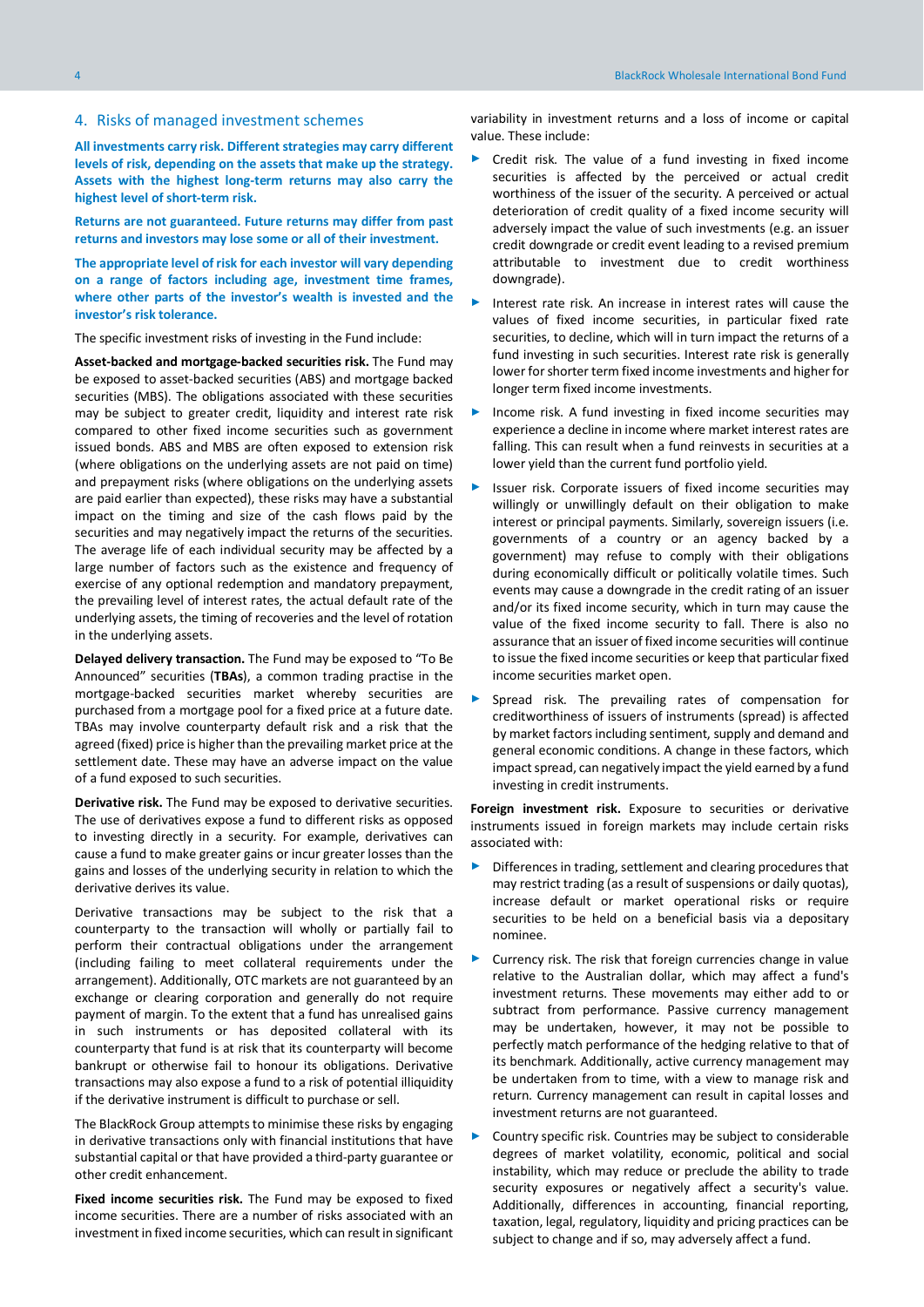- ► differences in accounting, financial reporting, taxation, legal, regulatory, liquidity and pricing practices that are subject to change and if so may adversely affect a fund; and
- differences in trading, settlement and clearing procedures that may restrict trading (as a result of suspensions or daily quotas), increase default or market operational risks or require securities to be held on a beneficial basis via a depositary nominee;

**Liquidity risk.** The Fund may be exposed to securities with limited liquidity, which are in practice infrequently traded or for which typical daily volumes traded are small. It may not be possible to sell such securities when it is desirable to do so or to realise what the manager perceives to be their fair value in the event of a sale. The general level of market liquidity also varies and may deteriorate. Such a deterioration may negatively impact the ability to trade fund securities and may negatively affect the price at which a trade is executed. These circumstances could impair a fund's ability to make distributions to a redeeming unit holder in a timely manner and a fund may need to consider suspending redemptions. The BlackRock Group aims to reduce these risks by understanding the liquidity characteristics of securities a fund is exposed to and plans trading so as to minimise the adverse consequences of low liquidity.

**Underlying fund risk.** The Fund may implement some or all of its investment strategy through an investment in an underlying fund. The Fund and underlying fund are managed as separate entities, with separate investment objectives and investment strategies. No guarantee can be given that the underlying fund will meet its investment objective, continue to be managed according to its current investment strategy or be open to investments in the future. Changes to the underlying fund may be made without unitholder approval. Should the underlying fund change its investment objective or investment strategy, we will review such changes with consideration to the investment objective and strategy of the Fund. Further, if the underlying fund were to be suspended, closed or terminated for any reason, the Fund would be exposed to those changes.

Other risks more generally associated with investing in a fund include:

**Counterparty risk.** Institutions, such as brokerage firms, banks, and broker-dealers, may enter into transactions with the manager of a fund in relation to the sale and purchase of assets or securities. Such institutions may also be issuers of the securities in which a fund invests. Bankruptcy, fraud, regulatory sanction or a refusal to complete a transaction at one of these institutions could significantly impair the operational capabilities or the capital position of a fund. While the BlackRock Group uses reasonable efforts to mitigate such risks, there can be no guarantee that transactions between such counterparties will always be completed in the manner contemplated by, and favourable to, the relevant fund.

**Operational risk:** The risk of loss resulting from inadequate or failed internal processes, people and systems, or from external events. Adverse impacts may arise internally through human error, technology or infrastructure changes, or through external events such as third party failures or crisis events. The BlackRock Group has procedures in place to manage these risks and, as much as possible, monitor the controls within these procedures to ensure operational risks are adequately managed.

**Regulatory and business risk:** Changes in corporate, taxation or other relevant laws, regulations or rules may adversely affect your investment. For example, such changes may adversely affect a fund's ability to execute certain investment strategies, which could have a material effect on performance. The laws affecting registered managed investment schemes may also change in the future.

**Fund risk.** The price of units in a fund and the income from them may go down as well as up. Investors may not get back their original investment. There can be no assurance that a fund will achieve its investment objective or that an investor will achieve profits or avoid losses, significant or otherwise. Capital return and income of a fund is based on the capital appreciation and income of the securities invested in, less expenses incurred. Fund returns may fluctuate in response to changes in such capital appreciation or income. The payment of distributions is at the discretion of the fund issuer, taking into account various factors and its own distribution policy. Distributions are not guaranteed and there may be periods for which distributions are higher or lower than expected. Investing in a fund may result in a different tax outcome than investing in securities directly. The application of tax laws and certain events occurring within a fund may result in you receiving some of your investment back as income in the form of a distribution. A fund will generally not be managed with consideration of the individual circumstances, including specific tax considerations, applicable to any single unitholder in the fund. Past performance is not indicative of future performance.

**Conflicts of interest risk.** Certain conflicts of interest may arise in the operation of a BlackRock Group fund. Fund structures may involve members of the BlackRock Group acting in more than one capacity, while BlackRock Group funds may hold over-the counter derivative agreements where a member of the BlackRock Group is acting (in different capacities) on both sides of the agreement. BlackRock Group funds may be invested in by persons associated with BlackRock Group or by other funds and accounts managed by different members of the BlackRock Group. Investors in a fund may, in some instances, invest on different terms to each other, some of which may be more favourable than others. Each investor in a fund may act in a way which is adverse to the interests of other investors in that fund. Additionally, funds and accounts managed by different members of the BlackRock Group may act as a seed investor in a BlackRock Group fund, which may create a commercial opportunity for the BlackRock Group. For example, a seed investment may allow the BlackRock Group to establish a track record for a fund that can then be sold to other clients. Certain investment strategies of the BlackRock Group may conflict with each other and may affect the price and availability of securities in which to invest. Members of the BlackRock Group may also give advice or take action with respect to any of their clients, which may differ from the advice given or the timing or nature of any action taken with respect to the investments of other BlackRock Group funds or accounts.

While conflicts of interest may arise from time to time, the BlackRock Group has established policies and procedures in place to manage any such conflict, which includes ensuring transactions between BlackRock Group entities are conducted on an arm's length commercial basis.

**Individual investment risk.** Individual securities held by a fund can and do fall in value for many reasons. Both price and levels of income are subject to fluctuation. Returns from individual securities will vary and price movements can be volatile.

**Market risk.** The Fund could lose money over short periods due to short- term market movements and over longer periods during more prolonged market downturns. Local, regional or global events such as war, acts of terrorism, the spread of infectious illness or other public health issue, recessions, or other events could have a significant impact on the Fund and its investments.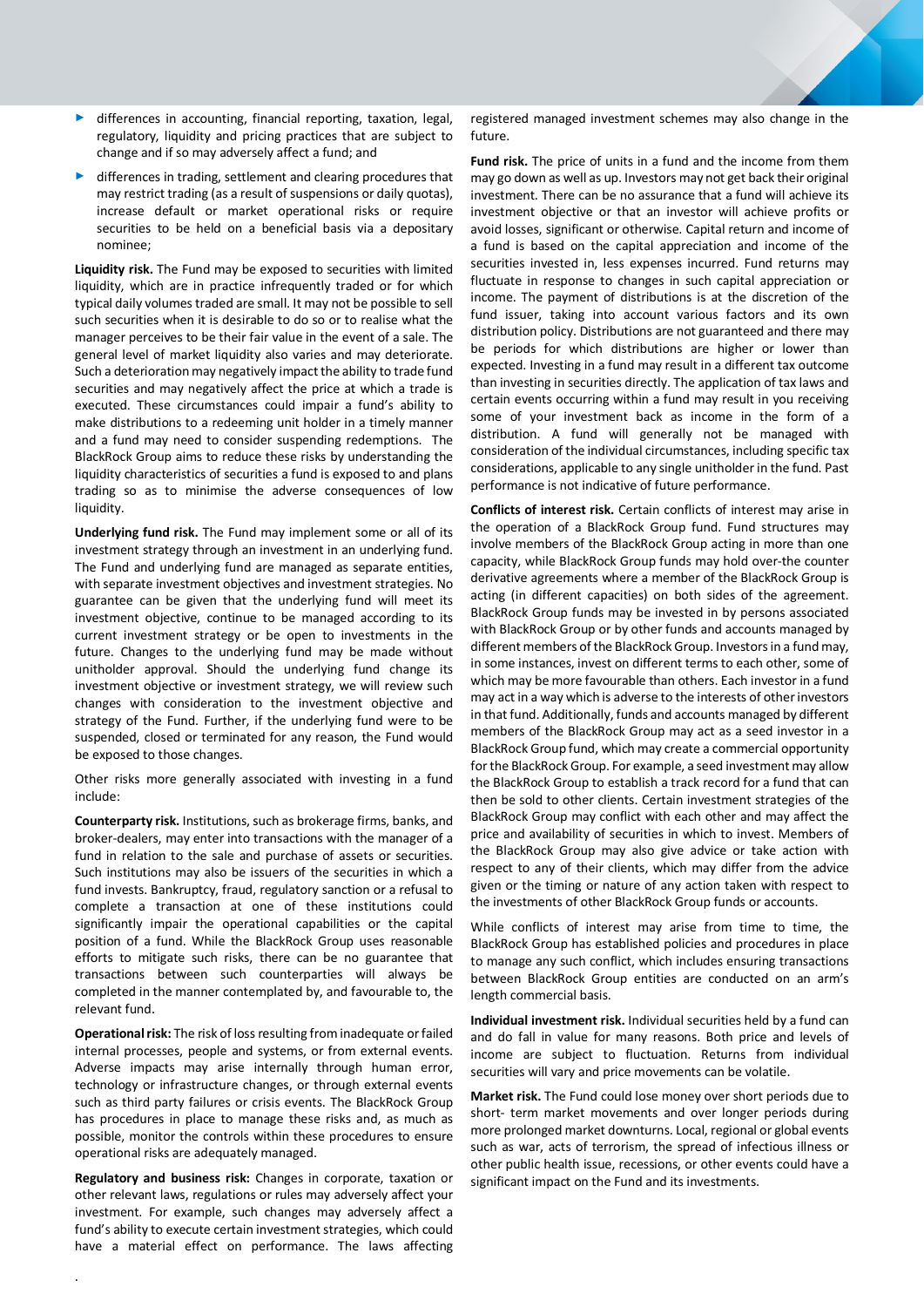#### <span id="page-5-0"></span>5. How we invest your money

# **Investors should consider the likely investment return, the risk, and their investment timeframe when choosing a fund in which to invest. This Fund only offers a single investment option.**

The Fund aims to generate capital and income return for those investors seeking exposure to international fixed income markets, including Australia. We aim to outperform the Bloomberg Global Aggregate 500 Index (hedged in AUD) (**Benchmark**) over rolling three-year periods.

The Fund aims to achieve its investment objective by accessing the best ideas of the BlackRock Group's Global Fundamental Fixed Income Team located around the globe, which seek to add value by managing duration, yield curve, credit (e.g. mortgage backed, corporates, agencies and emerging markets) and individual security, country and currency exposures against the Benchmark.

The investment strategy is actively managed within a rigorous risk management framework. The Fund's portfolio is continually monitored and, where necessary, adjusted to suit changing economic and market conditions. Great importance is placed on research and a team based approach to making investment decisions. In seeking to access a broad array of enhancement strategies, the investment strategy may utilise proprietary research-based knowledge, fundamental macro-economic and credit, sector and security analysis.

The management of risk is central to the Fund's investment process. Exposures are reviewed on an on-going basis, to ensure the Fund maintains a risk/reward profile appropriate to changing market conditions and the degree of confidence we have in our return expectations.

Currency is actively managed in the Fund around a fully hedged Australian dollar benchmark.

To achieve its investment objective the Fund invests substantially all of its assets in the BlackRock Global Diversified Bond Fund (**Underlying Fund**), another fund managed by us which has the same investment strategy as the Fund.

The Underlying Fund invests predominantly in international debt securities and foreign currency exposures. These include a broad universe of debt securities, including, but not limited to:

- ► any fixed income security, negotiable instrument, note, mortgage or asset backed security or other debt instrument issued or guaranteed by a central or regional government (or their agencies), corporation or supranational body.
- ► foreign currency exposures;
- ▶ repurchase agreements or stock lending on any eligible investments; and
- cash and cash equivalents (including investments in other BlackRock Group funds) and other money market securities

The Underlying Fund may implement some of its investment strategy via an investment in other funds, including those managed by us or other entities in the BlackRock Group, where the investments of any such other fund include the permitted investments of the Underlying Fund.

The Fund and Underlying Fund may also hold a small allocation of cash (or cash equivalents including other BlackRock Group funds) for cash flow management purposes.

# **Asset allocation ranges (%)**

| <b>Asset sector</b>        | Min. | Bench. | Max. |
|----------------------------|------|--------|------|
| International Fixed Income |      | 100    | 100  |
| Cash                       |      |        | 100  |

Derivatives, such as futures, swaps, credit default swaps and forwards can be used to implement investment decisions and to manage risk and return. When derivative positions are established, they will always be backed by cash holdings and/or underlying assets. Derivative securities will not be used to gear the Underlying Fund.

While the constitution of the Fund allows the Responsible Entity to borrow, it is our intention that no borrowing arrangements will be entered into, other than temporary overdrafts, which may be used as a means of managing certain cash flows.

The Fund may be suitable for investors seeking capital and income returns through exposure to international fixed income markets including Australia. The minimum suggested timeframe for holding investments in the Fund is three years. From an investor's perspective, the Fund is considered medium/low risk. Generally,

#### **Additional information incorporated by reference**

You should read the important information about how we invest your money, our consideration of labour standards or environmental, social or ethical issues, switching your investment and changes to the investment option, before making a decision. This material may change between the time when you read this PDS and the day when you acquire the product. Go to section 5 of the document titled "BlackRock Additional Fund Information No. 1", which is available from our website at [https://www.blackrock.com/au/individual/literature/product](https://www.blackrock.com/au/individual/literature/product-disclosure-statement/blackrock-additional-fund-information-no1-en-au.pdf)[disclosure-statement/blackrock-additional-fund-information](https://www.blackrock.com/au/individual/literature/product-disclosure-statement/blackrock-additional-fund-information-no1-en-au.pdf)[no1-en-au.pdf](https://www.blackrock.com/au/individual/literature/product-disclosure-statement/blackrock-additional-fund-information-no1-en-au.pdf)

the risk level associated with the Fund is greater if the Fund is held for a period less than the minimum suggested time frame described above.

#### <span id="page-5-1"></span>6. Fees and costs

#### **DID YOU KNOW?**

Small differences in both investment performance and fees and costs can have a substantial impact on your long-term returns.

For example, total annual fees and costs of 2% of your account balance rather than 1% could reduce your final return by up to 20% over a 30 year period (for example, reduce it from \$100,000 to \$80,000).

You should consider whether features such as superior investment performance or the provision of better member services justify higher fees and costs.

You may be able to negotiate to pay lower fees. Ask the fund or your financial adviser.

#### **TO FIND OUT MORE**

If you would like to find out more, or see the impact of the fees based on your own circumstances, the **Australian Securities and Investments Commission (ASIC) website** 

**(www.moneysmart.gov.au)** has a managed funds fee calculator to help you check out different fee options.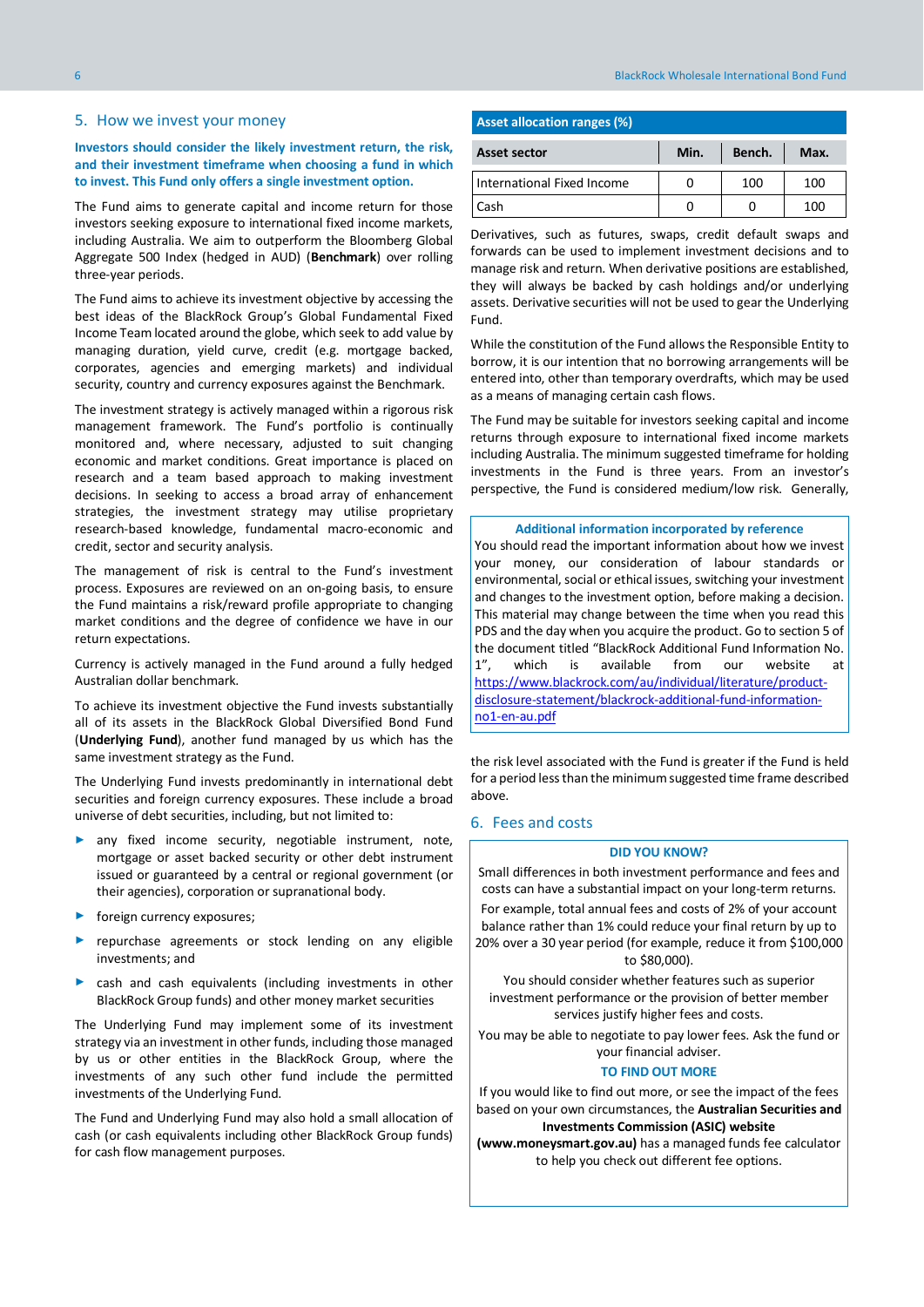#### **6.1 Fees costs and summary**

The following table shows fees and other costs that you may be charged. Unless otherwise indicated, fees are inclusive of Goods and Services Tax (**GST**), any applicable stamp duty and take into account expected reduced input tax credits in respect of the GST component of the fee.

**Information in the fee table can be used to compare costs between different managed investment schemes. Fees and costs can be paid directly from your Fund account or deducted from investment returns.**

| Type of fee or cost                                                                                                           | <b>Amount</b> | How and when paid                                                                                                                                                                                                             |  |
|-------------------------------------------------------------------------------------------------------------------------------|---------------|-------------------------------------------------------------------------------------------------------------------------------------------------------------------------------------------------------------------------------|--|
| <b>Ongoing annual fees and costs</b>                                                                                          |               |                                                                                                                                                                                                                               |  |
| <b>Management fees</b><br>and costs<br>The fees and costs<br>for managing your<br>investment <sup>1</sup>                     | $0.55%$ p.a.  | The Fund's management fee<br>is 0.55% p.a. and is calculated<br>in relation to the NAV of the<br>Fund on a daily basis. This<br>cost is deducted from the<br>Fund's assets and is generally<br>paid to us monthly in arrears. |  |
|                                                                                                                               |               | Management fees and costs<br>include indirect costs of<br>$0.00\%$ .                                                                                                                                                          |  |
| <b>Performance fees</b><br>Amounts deducted<br>from your<br>investment in<br>relation to the<br>performance of the<br>product | Nil           | The Fund does not charge a<br>performance fee.                                                                                                                                                                                |  |
| <b>Transaction costs</b><br>The costs incurred<br>by the Fund when<br>buying or selling<br>assets                             | 0.43%p.a.     | Transaction costs that are not<br>recovered from the buy-sell<br>spread ('net transaction<br>costs') reduce returns and are<br>reflected in the Fund's unit<br>price.                                                         |  |

**Member activity related fees and costs (fees for services or when your money moves in or out of the scheme)**

| <b>Establishment fee</b><br>The fee to open your<br>investment                                                                              |              | Nil           |                                                                                                                                                                                                                         |
|---------------------------------------------------------------------------------------------------------------------------------------------|--------------|---------------|-------------------------------------------------------------------------------------------------------------------------------------------------------------------------------------------------------------------------|
| <b>Contribution fee</b><br>The fee on each<br>amount contributed<br>to your investment                                                      | Nil          |               | Not applicable                                                                                                                                                                                                          |
| <b>Buy-sell spread</b><br>An amount deducted<br>from your<br>investment<br>representing costs<br>incurred in<br>transactions by the<br>Fund | Buy<br>0.15% | Sell<br>0.15% | <b>Fstimated</b><br>transaction costs<br>are allocated when<br>an investor buys or<br>sells units in the<br>Fund by applying a<br>buy-sell spread on<br>the Fund's entry<br>and exit unit prices,<br>where appropriate. |

| <b>Withdrawal fee</b><br>The fee on each<br>amount you take out<br>of your investment | Nil |                |
|---------------------------------------------------------------------------------------|-----|----------------|
| Exit fee $1$<br>The fee to close your<br>investment                                   | Nil | Not applicable |
| <b>Switching fee</b><br>The fee for changing<br>investment options                    | Nil |                |

<sup>1</sup> This fee includes an amount payable to an adviser

# **6.2 Example of annual fees and costs**

The table below gives an example of how the ongoing annual fees and costs in the Fund can affect your investment over a 1-year period. You should use this table to compare this product with other products offered by managed investment schemes.

#### **Example**

**Balance of \$50,000 with a contribution of \$5,000 during year**

| <b>Contribution</b><br>Fees     | Nil   | For every additional \$5,000 you put<br>in you will be charged \$0.                                                                           |
|---------------------------------|-------|-----------------------------------------------------------------------------------------------------------------------------------------------|
| <b>PLUS</b>                     |       |                                                                                                                                               |
| Management<br>fees and<br>costs | 0.55% | And, for every \$50,000 you have in<br>the Fund you will be charged or have<br>deducted from your investment an<br>estimated \$275 each year. |
| Performance<br>fees             | Nil   | And, you will be charged or have<br>deducted from your investment \$0 in<br>performance fees each year                                        |
| <b>Transaction</b><br>costs     | 0.43% | And, you will be charged or have<br>deducted from your investment \$215<br>in transaction costs                                               |
| <b>EQUALS</b>                   |       |                                                                                                                                               |
|                                 |       | If you had an investment of \$50,000 at the                                                                                                   |

|                     | negotiate.                                       |  |
|---------------------|--------------------------------------------------|--|
|                     | What it costs you will depend on the fees you    |  |
| <b>Cost of Fund</b> | charged fees and costs of $$490.1$               |  |
|                     | additional \$5,000 during that year you would be |  |
|                     | beginning of the year and you put in an          |  |
|                     | The you field all investment or 350,000 at the   |  |

1. Additional fees may apply. A buy spread of 0.15%, equal to \$7.50 on a \$5,000 contribution, will also apply.

There is a calculator provided by ASIC on its MoneySmart website (www.moneysmart.gov.au) which can be used to calculate the effect of fees and costs on Fund account balances.

# **6.3 Additional explanation of fees and costs**

#### **Can the fees and charges change?**

All fees can change. The current fees applicable to your investment are set out in this PDS and although we have the power to change our fee structure without your consent, we have no present intention to do so. Fees may vary over time due to changes to the Fund, changing economic conditions or changes in regulation. We will provide investors 30 days' notice of any proposed increase to our fees and charges